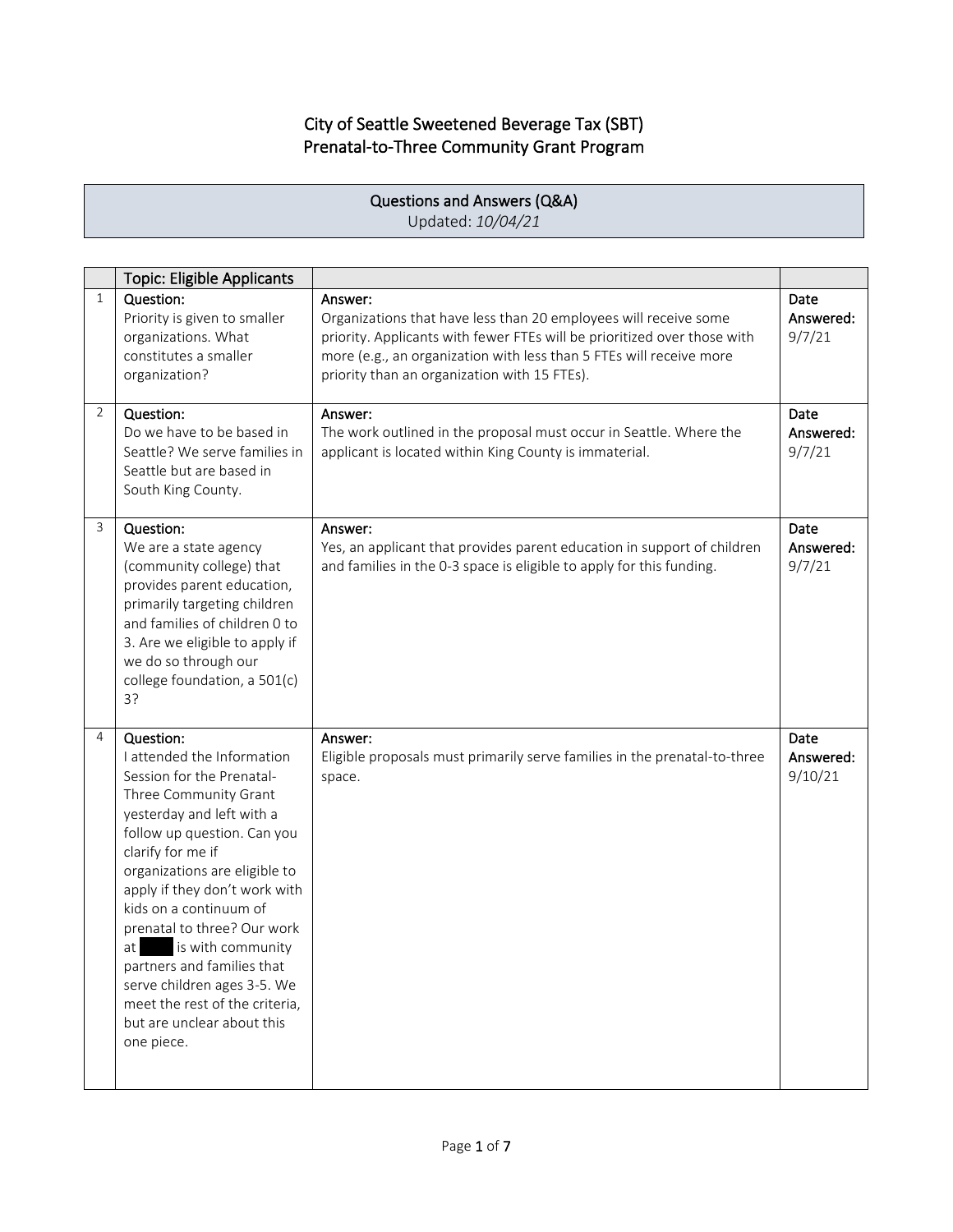| 5              | Question:<br>I would like to find out<br>whether non-profits NOT<br>within the Seattle area are<br>eligible to apply for the<br>grant?<br>The reason I am asking this<br>is because we are a non-<br>profit called<br>and our<br>residents are mostly within<br>the Everett- Lynnwood area.                                                                                                                                                                                                                                                                                                                                                                                                                                                                | Answer:<br>Applicants are not required to be located in Seattle. The work with<br>families in the proposal, however, must be focused within the City of<br>Seattle.                                                                                                                                                                                                                                                                                                                                                                                                                                                                 | Date<br>Answered:<br>9/10/21 |
|----------------|------------------------------------------------------------------------------------------------------------------------------------------------------------------------------------------------------------------------------------------------------------------------------------------------------------------------------------------------------------------------------------------------------------------------------------------------------------------------------------------------------------------------------------------------------------------------------------------------------------------------------------------------------------------------------------------------------------------------------------------------------------|-------------------------------------------------------------------------------------------------------------------------------------------------------------------------------------------------------------------------------------------------------------------------------------------------------------------------------------------------------------------------------------------------------------------------------------------------------------------------------------------------------------------------------------------------------------------------------------------------------------------------------------|------------------------------|
| 6              | Question:<br>How do you define a "small<br>organization"?<br>Our organization is based in<br>the City of Seattle, but has<br>locations around King<br>County. Are we eligible for<br>funding for programs at all<br>our locations, or only those<br>within the City of Seattle?<br>a. We serve clients<br>experiencing homelessness,<br>many of whom do not have<br>a permanent address. For<br>some clients, they previously<br>lived in the City of Seattle,<br>but are receiving services in<br>one of our shelter locations<br>across the county. Given the<br>fluidity of residency of<br>families experiencing<br>homelessness, we kindly<br>request that funding is<br>available to provide<br>equitable access to<br>programs at all of our sites. | Answer:<br>Organizations in the category of having less than 20 paid employees will<br>receive some priority. More priority will be awarded to organizations<br>within this category with fewer FTEs (e.g. an organization with less than<br>5 FTEs will receive more priority than an organization with 15FTEs).<br>Services funded by this grant program must originate in the City of<br>Seattle. Without knowing the proposal, we cannot fully answer your<br>question. However, there could potentially be some flexibility if services<br>to a family originate in Seattle and the family transitions outside of the<br>city. | Date<br>Answered:<br>9/15/21 |
| $\overline{7}$ | Question:<br>We are interested in<br>submitting an application to<br>support the development of<br>language and culturally<br>specific materials utilized in<br>our parent ed program. I<br>understand that we cannot<br>apply directly as a college<br>because we are a state                                                                                                                                                                                                                                                                                                                                                                                                                                                                             | Answer:<br>Tuition support would be considered a child care subsidy. Please see<br>page 5 of the Prenatal-to-Three Community Grant technical overview.<br>Subsidies for child care are not eligible for this funding opportunity.                                                                                                                                                                                                                                                                                                                                                                                                   | Date<br>Answered:<br>9/23/21 |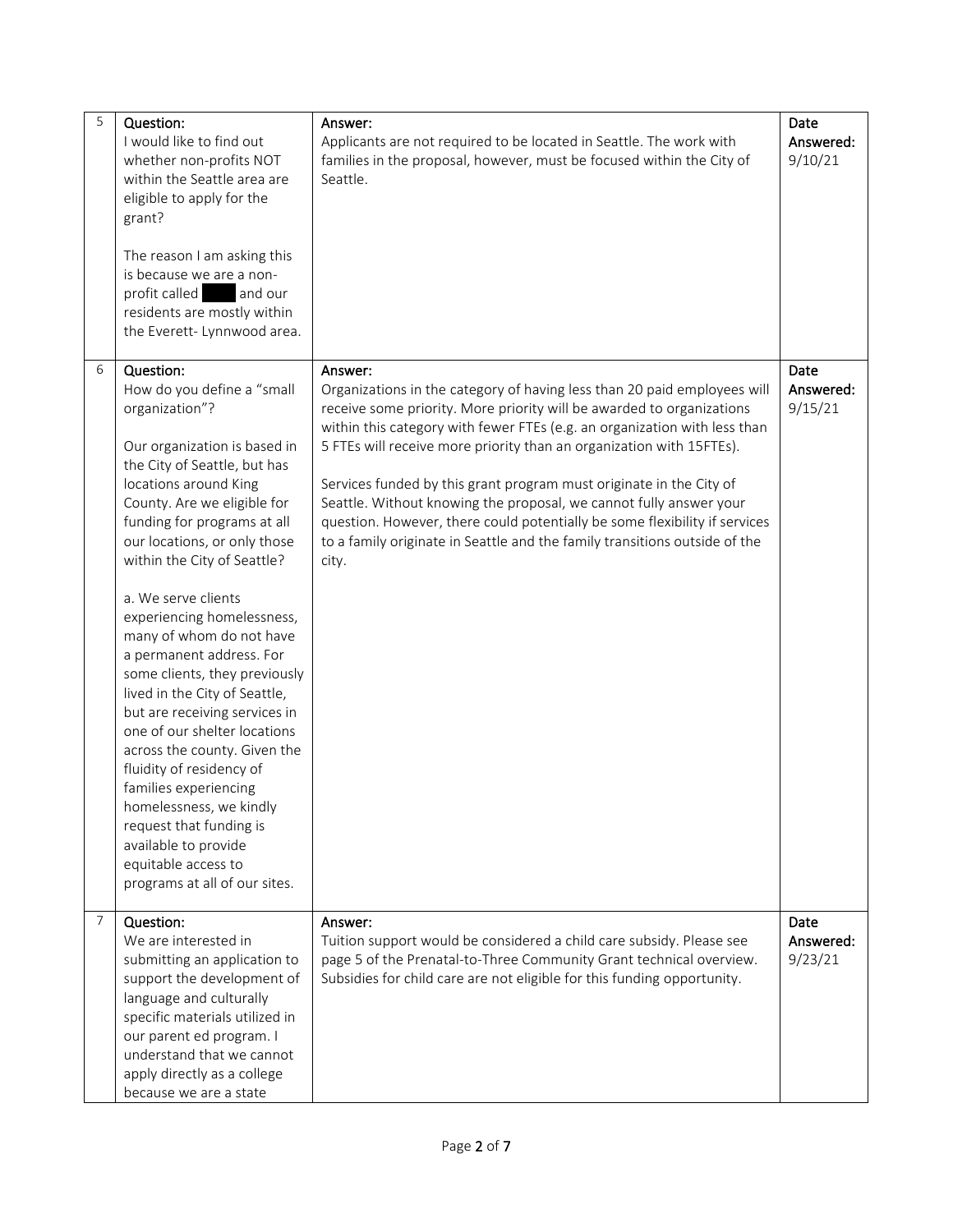|   | agency. As a result, we are<br>planning to apply through<br>our college foundation, a |                                                                          |           |
|---|---------------------------------------------------------------------------------------|--------------------------------------------------------------------------|-----------|
|   | 501(c)3) org.<br>However, in addition to                                              |                                                                          |           |
|   | development of materials                                                              |                                                                          |           |
|   | and resources, we would                                                               |                                                                          |           |
|   | like to request tuition                                                               |                                                                          |           |
|   | support to expand                                                                     |                                                                          |           |
|   | scholarships for low-income                                                           |                                                                          |           |
|   | families wanting to attend                                                            |                                                                          |           |
|   | the co-op preschools we                                                               |                                                                          |           |
|   | support. The challenge we                                                             |                                                                          |           |
|   | are facing is that the bylaws                                                         |                                                                          |           |
|   | of our college foundation<br>only allow the foundation to                             |                                                                          |           |
|   | raise funds that directly                                                             |                                                                          |           |
|   | support college work. The                                                             |                                                                          |           |
|   | preschools that would                                                                 |                                                                          |           |
|   | receive the tuition support                                                           |                                                                          |           |
|   | are separate organizations.                                                           |                                                                          |           |
|   | Therefore, if we received an                                                          |                                                                          |           |
|   | award, we would be unable                                                             |                                                                          |           |
|   | to pass the funds through a                                                           |                                                                          |           |
|   | subcontract onto the                                                                  |                                                                          |           |
|   | preschools for tuition                                                                |                                                                          |           |
|   | support.                                                                              |                                                                          |           |
|   | I was wondering if this                                                               |                                                                          |           |
|   | portion of funds could be                                                             |                                                                          |           |
|   | awarded directly to the                                                               |                                                                          |           |
|   | organization overseeing the                                                           |                                                                          |           |
|   | co-op preschools (a separate                                                          |                                                                          |           |
|   | 501(c)(3) organization) while                                                         |                                                                          |           |
|   | the remainder of this                                                                 |                                                                          |           |
|   | funding would-be awarded                                                              |                                                                          |           |
|   | to our college foundation for<br>the benefit of our college                           |                                                                          |           |
|   | parent ed program.,                                                                   |                                                                          |           |
|   | primarily supporting                                                                  |                                                                          |           |
|   | development and                                                                       |                                                                          |           |
|   | translation of materials. I                                                           |                                                                          |           |
|   | hope this question is making                                                          |                                                                          |           |
|   | sense. I would be happy to                                                            |                                                                          |           |
|   | discuss.                                                                              |                                                                          |           |
| 8 | Question:                                                                             | Answer:                                                                  | Date      |
|   | We are a community-based                                                              | Yes, programs conducting services virtually may apply for the Prenatal-  | Answered: |
|   | organization that works on                                                            | to-Three Community Grant if the recipients of the services are residents | 9/30/21   |
|   | providing support for our                                                             | of the City of Seattle.                                                  |           |
|   | toddler families - in order to                                                        |                                                                          |           |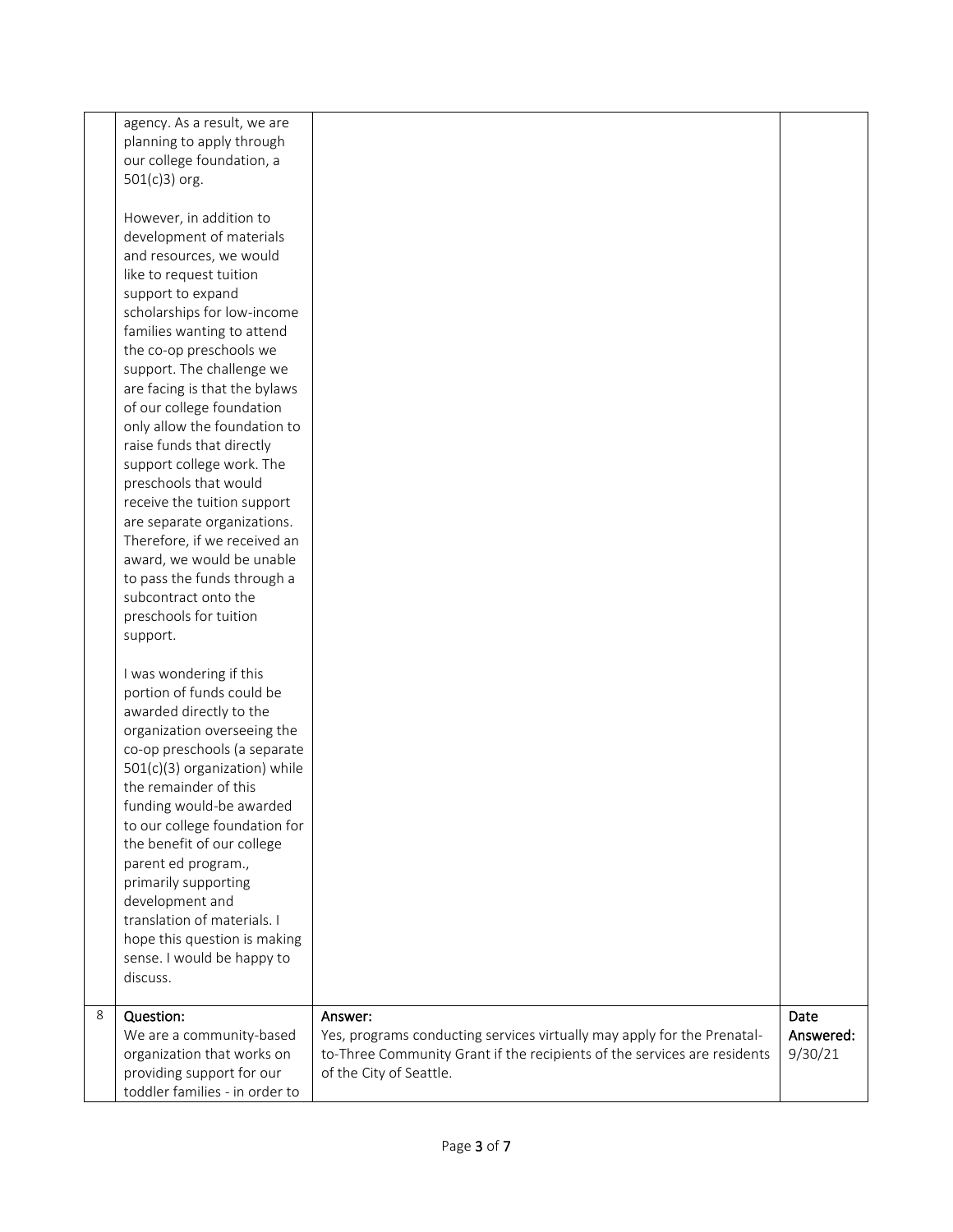| apply for the city of Seattle<br>prenatal to three grant, we<br>wanted to check and see if<br>we could continue to be a<br>virtual program in 2022 as<br>we are currently virtual and<br>all our attending families<br>from Seattle are concerned |  |
|---------------------------------------------------------------------------------------------------------------------------------------------------------------------------------------------------------------------------------------------------|--|
| for their toddlers with<br>vaccination prospects<br>looking bleak.<br>We have decided to remain<br>virtual for 2022 based on<br>attendee input hence<br>checking if we could still                                                                |  |
| apply for the grant as the<br>requirement is to physically<br>operate in Seattle.                                                                                                                                                                 |  |

|                | Topic: Process and<br><b>Timeline</b>                                                                                                                                                                                                                                                                    |                                                                                                                                                                                                                                                                                                                                                      |                                     |
|----------------|----------------------------------------------------------------------------------------------------------------------------------------------------------------------------------------------------------------------------------------------------------------------------------------------------------|------------------------------------------------------------------------------------------------------------------------------------------------------------------------------------------------------------------------------------------------------------------------------------------------------------------------------------------------------|-------------------------------------|
| $\mathbf{1}$   | Question:<br>Will this presentation be<br>sent out to participants?                                                                                                                                                                                                                                      | Answer:<br>This PowerPoint and the recorded presentation will be posted on our<br>Prenatal-To-Three Community Grant Program RFI site.                                                                                                                                                                                                                | <b>Date</b><br>Answered:<br>9/7/21  |
| $\overline{2}$ | Question:<br>As I'm preparing our<br>application, I have a quick<br>question. For the narrative<br>sections 3-5, it directs to<br>complete them in an<br>attached separate<br>document. Should we<br>prepare one separate<br>document for sections 3-5,<br>or three separate<br>documents, one for each? | Answer:<br>Either approach is acceptable.                                                                                                                                                                                                                                                                                                            | Date<br>Answered:<br>9/10/21        |
| 3              | Question:<br>Could you please provide<br>more detail on the contract<br>arrangements? Will the<br>contract payments be<br>performance based?                                                                                                                                                             | Answer:<br>The contract structure has not been finalized for awards, please see<br>page 5-6 of the RFI Technical Overview for contracting details.                                                                                                                                                                                                   | <b>Date</b><br>Answered:<br>9/15/21 |
| 4              | Question:<br>What is the spend timeline<br>for this grant?                                                                                                                                                                                                                                               | Answer:<br>See page 5-6 of the RFI Technical Overview for contracting details.<br>Awards under \$100,000 will have up to a year to implement their<br>proposal and will received funding during the contract period. Awards<br>over \$100,000 will have up to 18 months. Contracts and payment will<br>be negotiated individually with each awardee. | Date<br>Answered:<br>9/15/17        |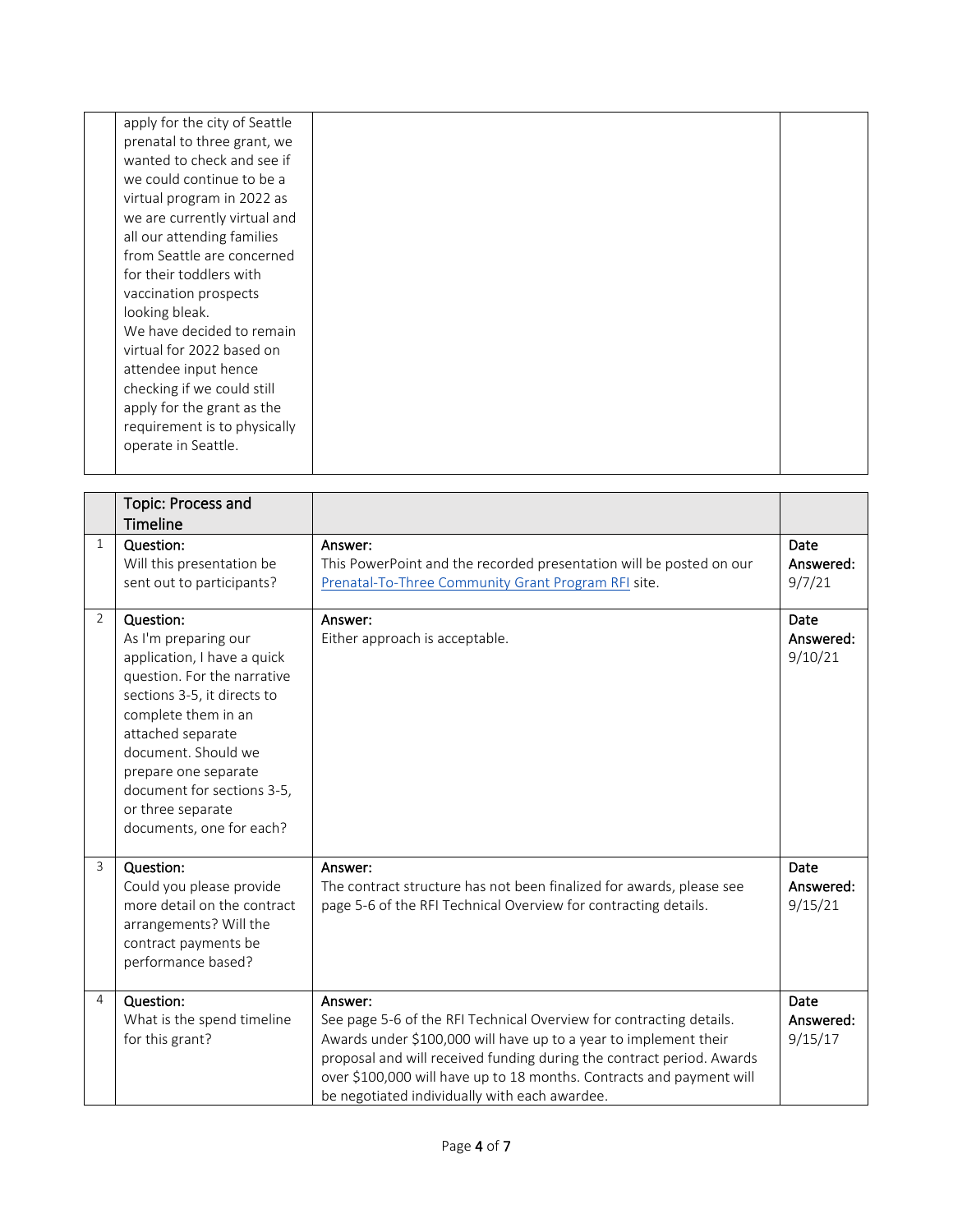| 5              | Question:<br>When will contracts start?<br>When would organizations<br>expect to receive funding?                                                                                                                                                                                                                                                                                                                                                                                                                                                                                                                                                                                            | Answer:<br>The contract negotiation process will occur shortly after the awards are<br>announced. We currently expect contracts to officially begin at the<br>beginning of 2022.                                                                                                                                                                           | Date<br>Answered:<br>9/15/21 |
|----------------|----------------------------------------------------------------------------------------------------------------------------------------------------------------------------------------------------------------------------------------------------------------------------------------------------------------------------------------------------------------------------------------------------------------------------------------------------------------------------------------------------------------------------------------------------------------------------------------------------------------------------------------------------------------------------------------------|------------------------------------------------------------------------------------------------------------------------------------------------------------------------------------------------------------------------------------------------------------------------------------------------------------------------------------------------------------|------------------------------|
| 6              | Question:<br>Another question, that I<br>think could be included in<br>the FAQs, is how stringent<br>you will be on word counts.<br>We are finding the 500-<br>word limit for section 4 to<br>be especially challenging.                                                                                                                                                                                                                                                                                                                                                                                                                                                                     | Answer:<br>The expectation regarding the length of sections 3-5 is that the<br>response be approximately 500 words.                                                                                                                                                                                                                                        | Date<br>Answered:<br>9/23/21 |
| $\overline{7}$ | Question:<br>It is still unclear to me and<br>my consultant the word<br>length for the narrative<br>sections of this application.<br>For example: Section 3 lists<br>4 separate questions for the<br>applicant to address. Does<br>that mean you have 500<br>words or less to address<br>each question separately in<br>the section or that you<br>would like the applicant in<br>500 words of less to address<br>all 4 within a total of 500<br>words?<br>As I have begun my<br>application, I am averaging<br>150-170 words to<br>adequately answer each<br>question, so wondering if I<br>need to average 125 per<br>question to be under the<br>500 max for the whole<br>section or not. | Answer:<br>Sections 3, 4, and 5 of the application each have their own specified<br>word limits. For each of these sections, the prompt instructs the<br>applicant to answer in approximately 500 words or less. So, the<br>applicant has that limit for each of sections 3,4, and 5. It is not limited<br>to 500 words or less across all three sections. | Date<br>Answered:<br>10/4/21 |

| Topic: Program                |                                                                         |           |
|-------------------------------|-------------------------------------------------------------------------|-----------|
| Requirements                  |                                                                         |           |
| Question:                     | Answer:                                                                 | Date      |
| Our small program is part of  | If the program site operates independent (incorporated separately) of   | Answered: |
| a statewide organization. All | the statewide organization your responses to the questions about staff, | 9/7/21    |
| activities mentioned in our   | budget, etc. should reflect the program site.                           |           |
| RFI would be provided at      |                                                                         |           |
| our program site. When        |                                                                         |           |
| answering the questions       |                                                                         |           |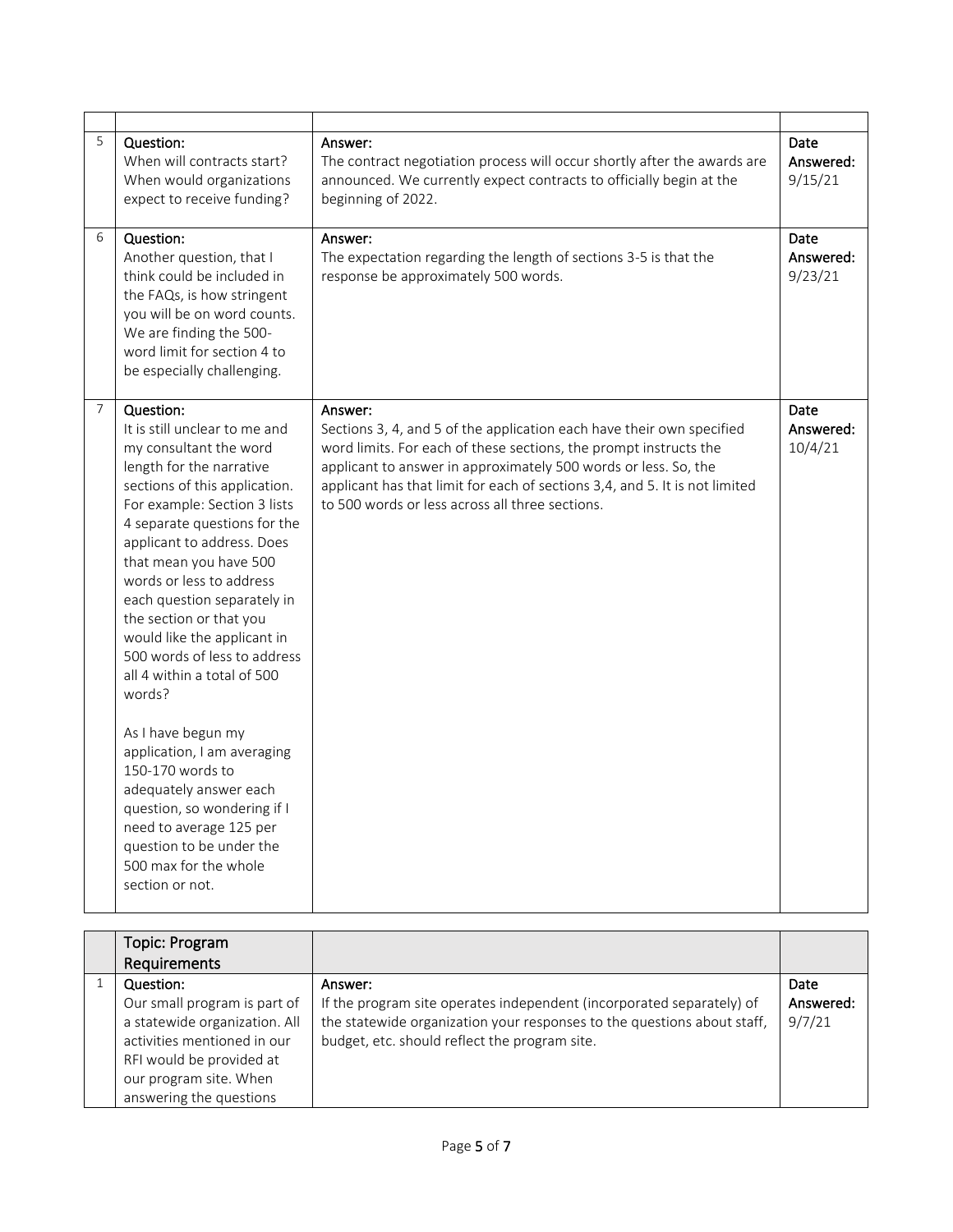| $\overline{2}$ | about the number of staff,<br>budget etc., do we use our<br>statewide info or just for our<br>program site?<br>Question:<br>Do services have to be<br>provided to only Seattle<br>residents? Does the<br>nonprofit have to be based<br>in Seattle? | Answer:<br>Services must be provided to residents of Seattle. The nonprofit does<br>not have to be in Seattle.                                                                                                                                                                                                                                                                                                                                                                                                                                                                                                                                                                                                                                                                               | Date<br>Answered:<br>9/7/21  |
|----------------|----------------------------------------------------------------------------------------------------------------------------------------------------------------------------------------------------------------------------------------------------|----------------------------------------------------------------------------------------------------------------------------------------------------------------------------------------------------------------------------------------------------------------------------------------------------------------------------------------------------------------------------------------------------------------------------------------------------------------------------------------------------------------------------------------------------------------------------------------------------------------------------------------------------------------------------------------------------------------------------------------------------------------------------------------------|------------------------------|
| $\overline{3}$ | Question:<br>For a direct services grant,<br>do we need to apply as a<br>partnership with a<br>community organization?<br>How much weight is given to<br>community collaboration?                                                                  | Answer:<br>You do not need to apply as a partnership with a community<br>organization. Applicants that are not incorporated must find a fiscal<br>sponsor. This is the only time a partnership is required.<br>Community collaboration, or community engagement, is weighted at<br>30% of the total score, please see page 8 of the RFI Technical Summary.                                                                                                                                                                                                                                                                                                                                                                                                                                   | Date<br>Answered:<br>9/7/21  |
| 4              | Question:<br>Could you please provide<br>more detail on any<br>Outcomes/Indicators we will<br>be required to collect? Does<br>the DEEL have required<br>outcomes/indicators already<br>established, or<br>outcomes/indicators already<br>in mind?  | Answer:<br>On page 1 of the RFI Technical Overview, it states the guiding grant<br>program outcomes:<br>The guiding outcome of this investment is to support increased<br>kindergarten readiness and reduce the disparities in outcomes for young<br>children and families based on race, gender, or other socioeconomic<br>factors. The program intends to accomplish this by supporting<br>community informed proposals that address obstacles contributing to<br>these disparities. These include providing families access to critical<br>resources and services, supporting healthy and equitable births,<br>increasing parental health and wellbeing, strengthening nurturing and<br>responsive caregiver-child relationships, and supporting optimal child<br>health and development. | Date<br>Answered:<br>9/15/21 |

| Topic: Budget                                                                                                                                                                   |                                                                                                                                                                                                                              |                              |
|---------------------------------------------------------------------------------------------------------------------------------------------------------------------------------|------------------------------------------------------------------------------------------------------------------------------------------------------------------------------------------------------------------------------|------------------------------|
| Question:<br>We provide services to<br>pregnant African American<br>women and families 0 to 3<br>years. Can the funds be used<br>to expand our services in the<br>Seattle area? | Answer:<br>Yes, these funds can be used to expand existing services within the City<br>of Seattle.                                                                                                                           | Date<br>Answered:<br>9/7/21  |
| Question:<br>provider organization<br>that serves South King<br>County, including parts of<br>South Seattle.                                                                    | Answer:<br>Funding can be used for training staff members who serve clients in<br>Seattle. Other funding will be required to support any staff training for<br>staff that exclusively work with families outside of Seattle. | Date<br>Answered:<br>9/15/21 |